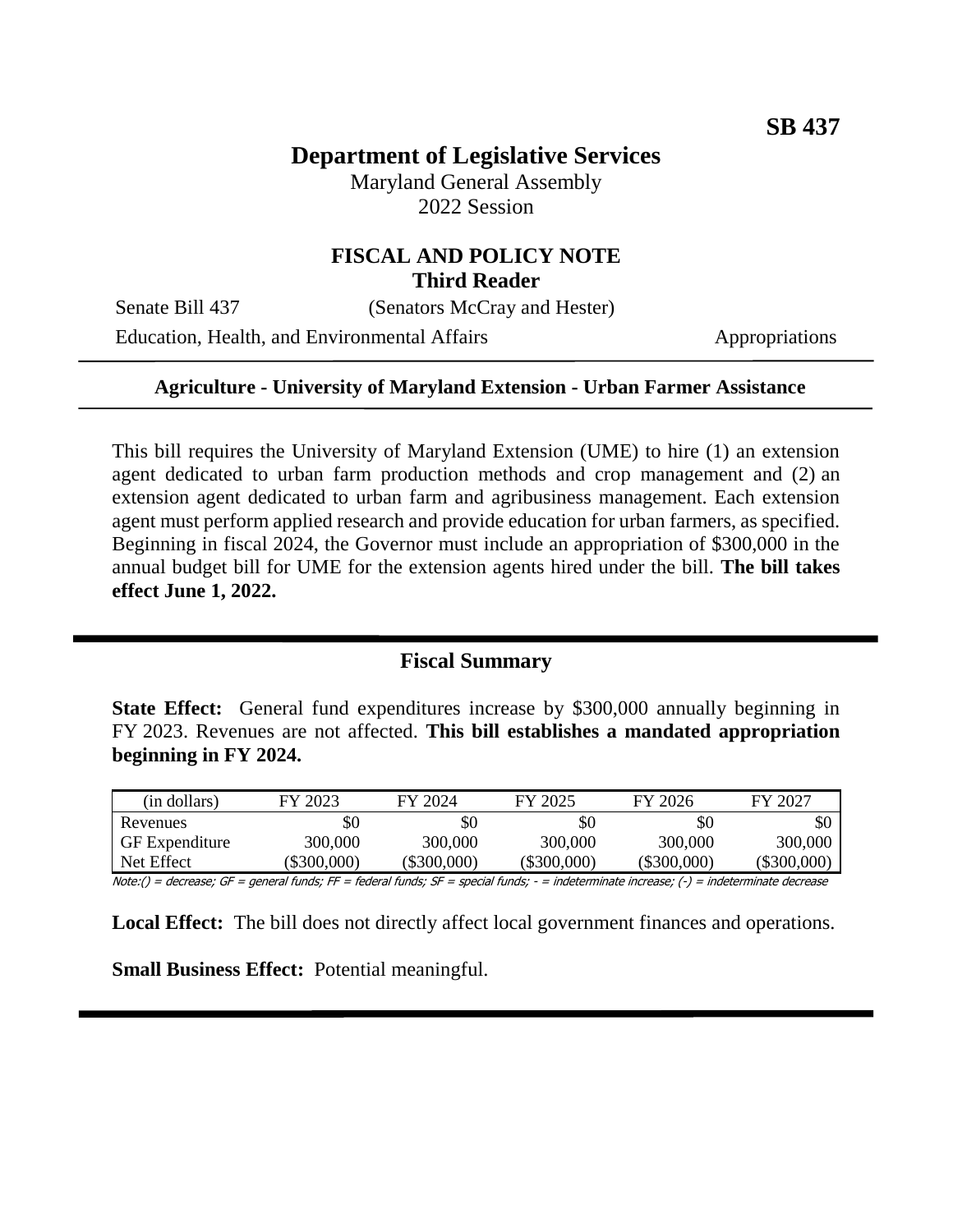# **Analysis**

#### **Bill Summary:**

## *Extension Agent Dedicated to Urban Farm Production Methods and Crop Management*

The agent hired must perform applied research on urban farm production methods and crop management, and a majority of the agent's time must be spent providing education to urban farmers on urban farm production methods and crop management. The education provided may include (1) planning and scheduling crop planting and harvesting in urban areas, including outdoors, indoors, in greenhouses, and in high tunnel production systems; (2) production management practices for controlled environment agriculture systems; (3) growing trials and production methods for crops grown in urban areas, including specialty crops such as heritage vegetables, ethnic vegetables, herbs, microgreens, and cut flowers; (4) propagation and transplant production; (5) training on and certifications for good agricultural practices; (6) training on organic certifications; and (7) any other topic regarding urban farm production methods and crop management that the agent, in consultation with urban farmers and farm service providers located in urban areas, determines is necessary.

## *Extension Agent Dedicated to Urban Farm and Agribusiness Management*

The agent hired must perform applied research on urban farm and agribusiness management, and a majority of the agent's time must be spent providing and coordinating education for urban farmers on urban farm and agribusiness management. The education provided may include (1) accounting and financial management; (2) identifying potential customers and business development; (3) marketing; (4) human resource management; (5) different business types and structures; (6) land acquisition; (7) insurance; (8) licensing and permitting; and (9) any other topic regarding urban farm and agribusiness management that the agent, in consultation with urban farmers and farm service providers located in urban areas, determines is necessary.

**Current Law:** UME is a statewide, nonformal education system within the University of Maryland Eastern Shore and the College of Agriculture and Natural Resources at the University of Maryland, College Park Campus. It provides educational programs and problem-solving assistance to Maryland citizens. UME currently employs one urban agriculture educator whose responsibilities cover Baltimore City; UME does not currently dedicate extension specialists to urban farmers elsewhere in the State.

SB 437/ Page 2 **State Expenditures:** General fund expenditures increase by \$300,000 in fiscal 2023, which accounts for a 30-day start-up delay from the bill's June 1, 2022 effective date; there is no effect in fiscal 2022. Although the mandated appropriation does not begin until